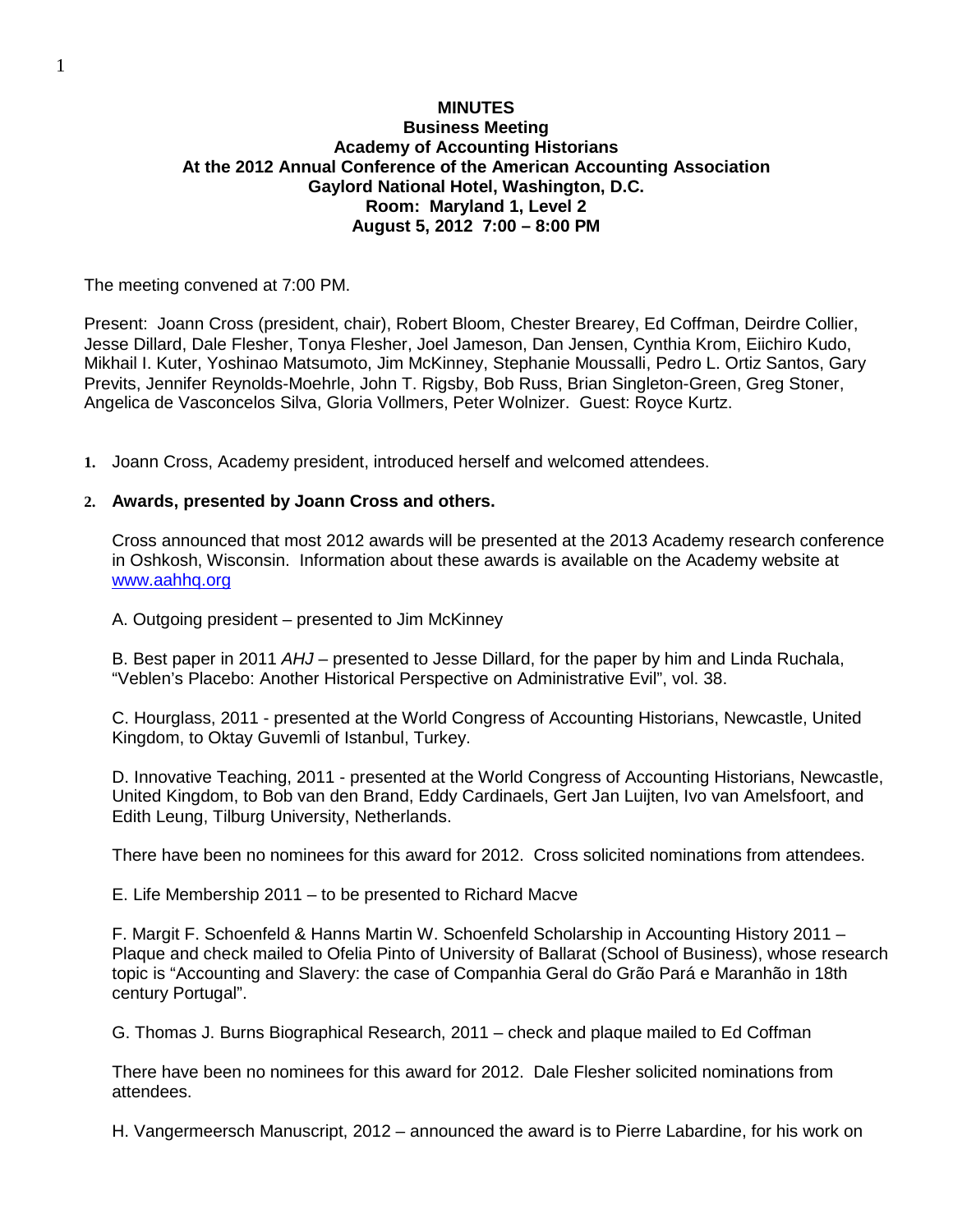19th-century French banking. Labardine is re-writing the piece for submission to *AHJ*.

### **3. Reports**

A. Editorial appointment (Cross)

Gloria Vollmers has accepted the editorial appointment for *AHJ*, replacing editor Dick Fleischman after he stepped down. Vollmers solicited submissions, especially of new and different sorts of research.

Vollmers reported there had been an editorial board meeting at the World Congress of Accounting Historians (in Newcastle, July, 2012) to discuss possible changes for the *AHJ*, including the reincorporation of an "Interfaces" section , book reviews, and the abstracts of relevant new dissertations.

Vollmers asked the group to think about the possibility of turning publishing over to a commercial publisher.

B. Treasurer's report and dues (Reynolds-Moehrle)

Jennifer Reynolds-Moehrle announced that the Academy's independent audit of our 2011 financial statements was completed and no issues were found. The audit was conducted for a good price by the same Starkville, MS, firm we have used in past years.

As of June 30, 2012, Academy assets totaled about \$393,000, of which \$208,000 is restricted for scholarships and awards.

In 2011, the Academy experienced a loss, and the 2012 loss is estimated to be \$9,000. This is due to a steady drop in institutional memberships of about 10% per year since 2007, as institutions subscribe to online journal aggregators instead of buying individual subscriptions to journals.

The Academy has taken steps to correct this loss in the future, including cutting the production run of the *Accounting Historians Journal*. This saved about \$3,000 this year. The Academy is also pursuing the possibility of a new semi-exclusive contract with one of the online journal aggregators, EBSCO, in exchange for annual fees. The Academy is also in the process of increasing the low cost of membership for individuals, to \$60 for 2013, \$70 for 2014, and \$75 for 2015. This will replace revenues lost up to now from institutions but will not be adequate to replace further drops in institutional subscriptions.

The Academy received a generous anonymous gift in July for the purpose of awarding the Barbara D. Merino Award for Excellence in Accounting History Publication. Discussion took place about what type of book or other publication criteria might guide a selection committee.

## C. Membership update (Reynolds-Moehrle)

Individual memberships now stand at 246, up 4% from 2011. 120 are U.S. members and 126 are non-U.S.-based. Institutional memberships are 181, down 18% from 2011.

#### D. *Accounting Historians' Notebook* (McKinney)

McKinney announced his goal is to be more timely in issuing the *AHN*. He solicited short articles, noting that the *AHN* is an alternative outlet for such pieces. If authors need it, he will see to it that a short article is reviewed before publication.

McKinney noted the very large number of accounting history conferences taking place around the world in 2013; they are listed in the recent *AHN*.

2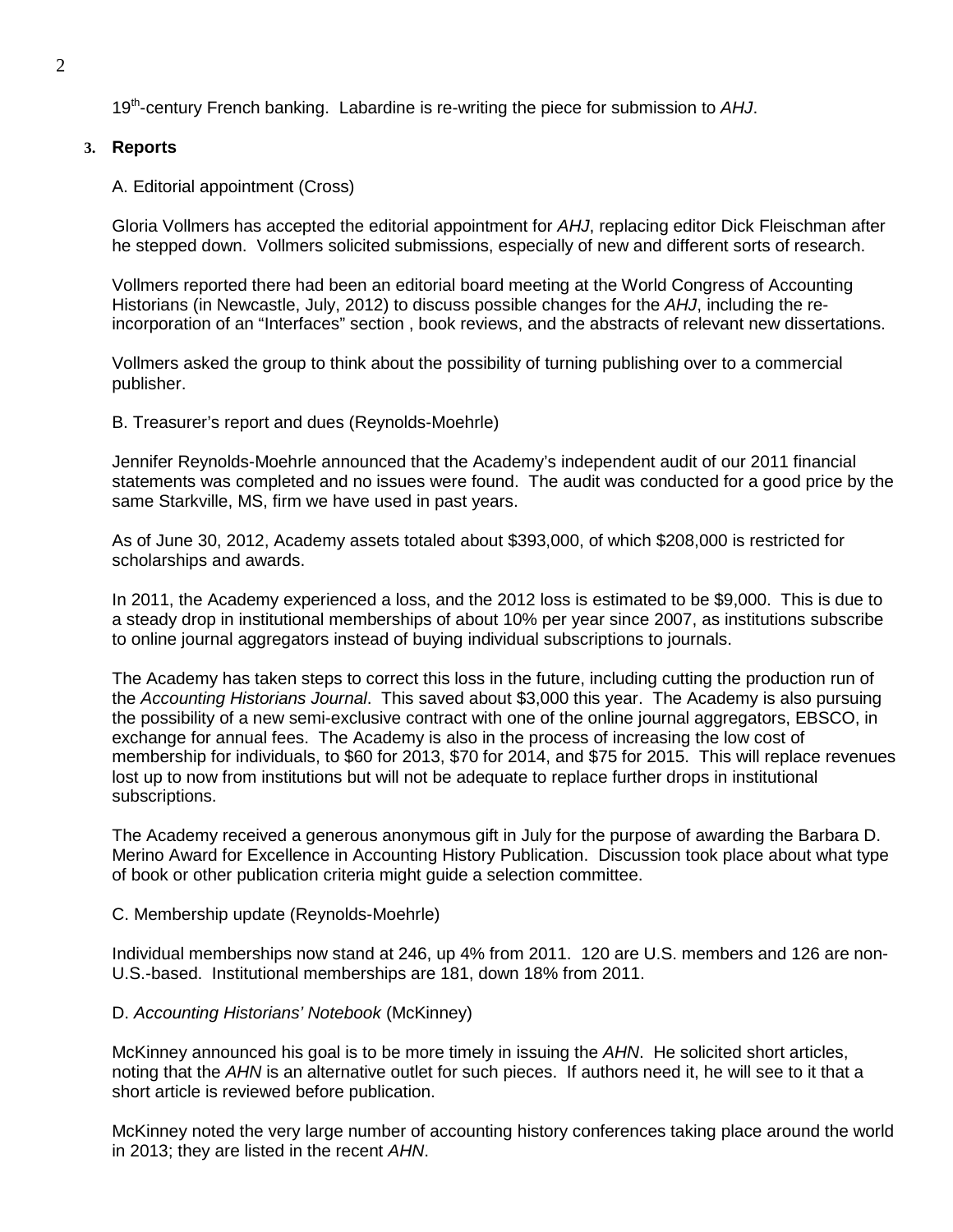McKinney asked that awards committee chairs write short announcements about the winners of the awards that he may use for publication in the *AHN*.

Cross pointed out that the *AHN* also includes lists of papers being presented at all the accounting history conferences. She added that the accounting history community is very supportive of their fellows' research, and she commended McKinney for doing an excellent job with the content of the *AHN*.

E. Academy research conference, 2013 (Cross)

The 2013 Academy research conference will be held during the week of October 14-19, 2013, in Oshkosh, Wisconsin. Gateway cities in the U.S. such as Detroit, Chicago, and Atlanta, have direct flights to Oshkosh, or it is just a 90-minute drive from Milwaukee. The Academy will hold a reception for conference attendees at the Experimental Aircraft Association facility. Following the conference, the world's largest sports aviation conference will take place in Oshkosh.

More information will be issued with the call for papers and will be published in the *Accounting Historians Notebook* in October.

F. World Congress wrap-up report (Cross)

Cross and others who had attended the World Congress of Accounting Historians in July in Newcastle, England, all praised the conference as a top-notch scholarly event.

The 2016 World Congress will take place in Pescara, Italy. In 2020, it will be held in St. Petersburg, Russia.

The Academy supports the World Congresses of Accounting Historians monetarily. Many of our members have been conveners of past Congresses.

G. Book sales project, "Bob's Bookstore" (Russ)

Russ said he still has the unsold books from silent auctions. He plans to have another silent auction at the 2013 conference in Oshkosh. The June, 2011, conference in College Park, Maryland, had a silent auction that raised about \$150 - \$200.

Russ is also selling these books on Amazon, priced from about \$1 to \$3. About one sale every three or four weeks has so far yielded about \$200 for the year, though that is due largely to a few expensive items. The big cost is the shipping.

Russ will attempt to sell any accounting history books that members wish to donate. Cross solicited retiring members' donations of books.

Russ will prepare a short piece for the *Accounting Historians Notebook* about Bob's Bookstore.

H. "Voices of Experience" project (Moussalli, for Lazdowski)

Moussalli read the following report from Lazdowski:

"We are so fortunate and appreciative of our members' vast experience. The Voices of Experience project is an opportunity to capture the wisdom, advice, and perspectives, especially from our long-time members and accounting historians. Our first foray into this project involved a "Charlie-Rose-style" interview with Dr. Richard Vangermeersch. This interview can be found in the June, 2012 *Accounting*